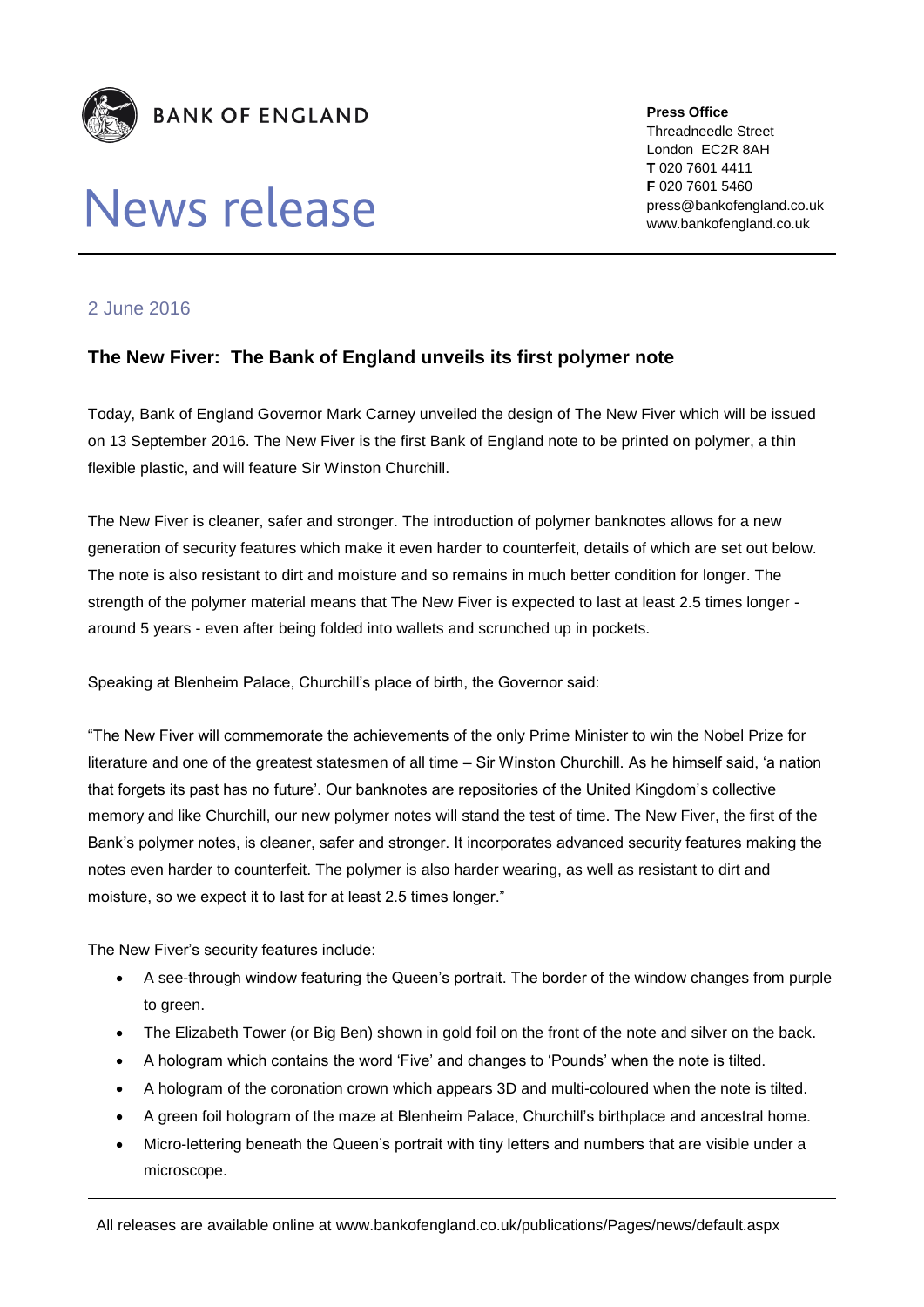The words 'Bank of England' printed in intaglio (or raised ink) along the top of the note.

As announced in April 2013, the note will celebrate the achievements of statesman, Sir Winston Churchill. As revealed at the time the design includes:

- A portrait of Winston Churchill from a photograph taken by Yousuf Karsh on 30 December 1941.
- A view of Westminster and the Elizabeth Tower from the South Bank looking across Westminster Bridge.
- The image of the Elizabeth Tower with the hands of the Great Clock at 3 o'clock the approximate time on 13 May 1940 when Sir Winston Churchill declared in his first speech as Prime Minister: "I have nothing to offer but blood, toil, tears and sweat". This declaration is quoted beneath the portrait.
- A background image of the Nobel Prize medal which he was awarded in 1953 for literature, together with the wording of the prize citation.

To help vision impaired people distinguish between denominations the notes retain tiered sizing and include bold numerals and similar colour palettes to the current notes. In addition, polymer £10 and £20 notes will each have a tactile feature created by a series of raised dots, and the £5 note will be distinguishable by the absence of a feature.

The New Fiver will be issued on 13 September after which point paper £5 notes will be gradually withdrawn from circulation as they are banked by retailers and businesses. The public can continue to spend paper £5 notes as usual until May 2017 after which they will cease to be legal tender. Following this, paper £5 notes will still be exchanged at the Bank of England. The new polymer £10 featuring Jane Austen will enter circulation in summer 2017 followed by the J.M.W. Turner £20 note by 2020.

The decision to move to polymer followed an extensive research programme and public consultation. Of the public who responded to the consultation 87% were in favour of the change.

Further details about The New Fiver can be found on [www.thenewfiver.co.uk](http://www.thenewfiver.co.uk/)

ENDS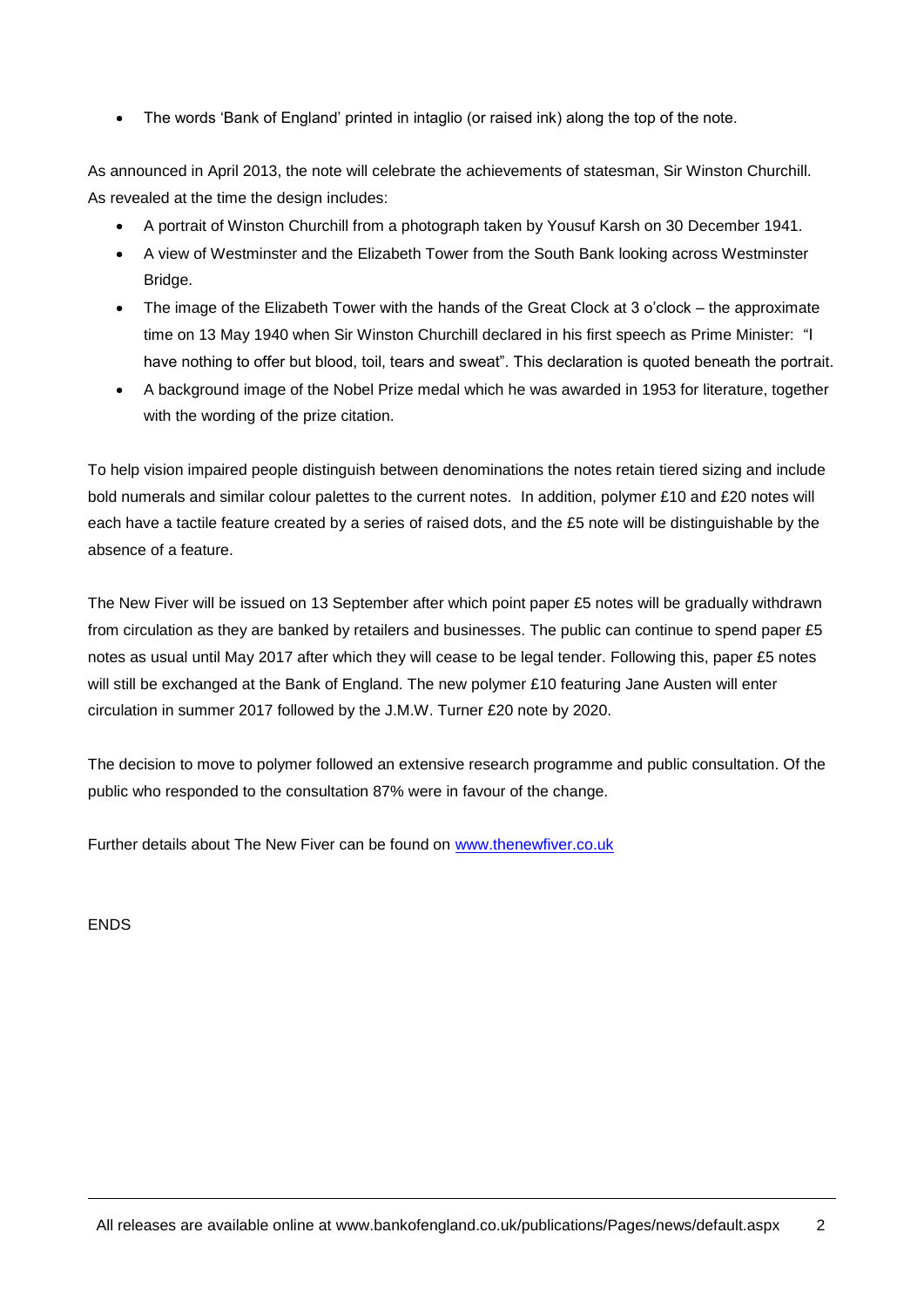#### **Footnotes**

- 1. Images of The New Fiver can be found on the Bank's Flickr site here: <https://www.flickr.com/photos/bankofengland/>
- 2. The film unveiling The New Fiver is available here: [https://youtu.be/1\\_fUKDmI8bU](https://youtu.be/1_fUKDmI8bU)
- 3. The educational film which explains the security features of The New Fiver is available here: <https://youtu.be/1kOF6p21BzE>
- 4. The Bank will be taking The New Fiver around the country between June and September to various locations across the UK so that the public can experience the note ahead of issuance. For details of these events, please see [www.thenewfiver.co.uk](http://www.thenewfiver.co.uk/)
- 5. The Bank of England has partnered augmented reality app Blippar to offer users a unique opportunity to explore The New Fiver ahead of its issue. Users can download the free Blippar app to their smartphone and "blipp" (scan) any current Bank of England note to see The New Fiver in the palm of their hand, take a selfie, and explore the detailed security features.
- 6. The New Fiver design includes:
	- a. Portrait of Winston Churchill from a photograph taken on 30 December 1941 by the renowned photographer Yousuf Karsh © Yousuf Karsh/Camera Press.
	- b. View of Westminster: acknowledging that for almost sixty years Westminster was Churchill's life © Abi Daker.
	- c. The Great Clock, the time and the quotation: on 13 May 1940, Churchill delivered his first speech on taking office as Prime Minister. It was a speech in which he declared: "I have nothing to offer but blood, toil, tears and sweat".
	- d. Nobel Prize medal and citation: in 1953 Churchill was awarded the Nobel prize for literature 'for his mastery of historical and biographical description as well as for brilliant oratory in defending exalted human values'. Although Churchill was a prolific writer, the Nobel prize acknowledged the power and effect of his inspirational oratory as much as the quality of his literary output which ranged from journalism to works of academic standing. His writings include The Second World War (1948-53) and A History of the English Speaking Peoples (1956-8). We are grateful to the Nobel Foundation for their permission to use the image. The trademark Nobel Prize® is reproduced with permission from the Nobel Foundation.
	- e. The Maze at Blenheim Palace, where Sir Winston Churchill was born in 1874 and proposed to Clementine Hozier in 1908.
	- f. St Edward's Crown (the coronation crown) which has traditionally been used to crown English and British monarchs at the coronation ceremony. The current version was made for the coronation of Charles II in 1661.
- 7. The KINEGRAM COLOURS® foil stripe on The New Fiver encompassing the Elizabeth Tower, the coronation crown and the hologram which changes from 'Five' to 'Pounds' is supplied by KURZ Group.
- 8. Biographical details of Sir Winston Churchill follow at the end of this release.
- 9. In April 2013, the Bank announced that Sir Winston Churchill would appear on the next £5 note: <http://www.bankofengland.co.uk/publications/Pages/news/2013/062.aspx>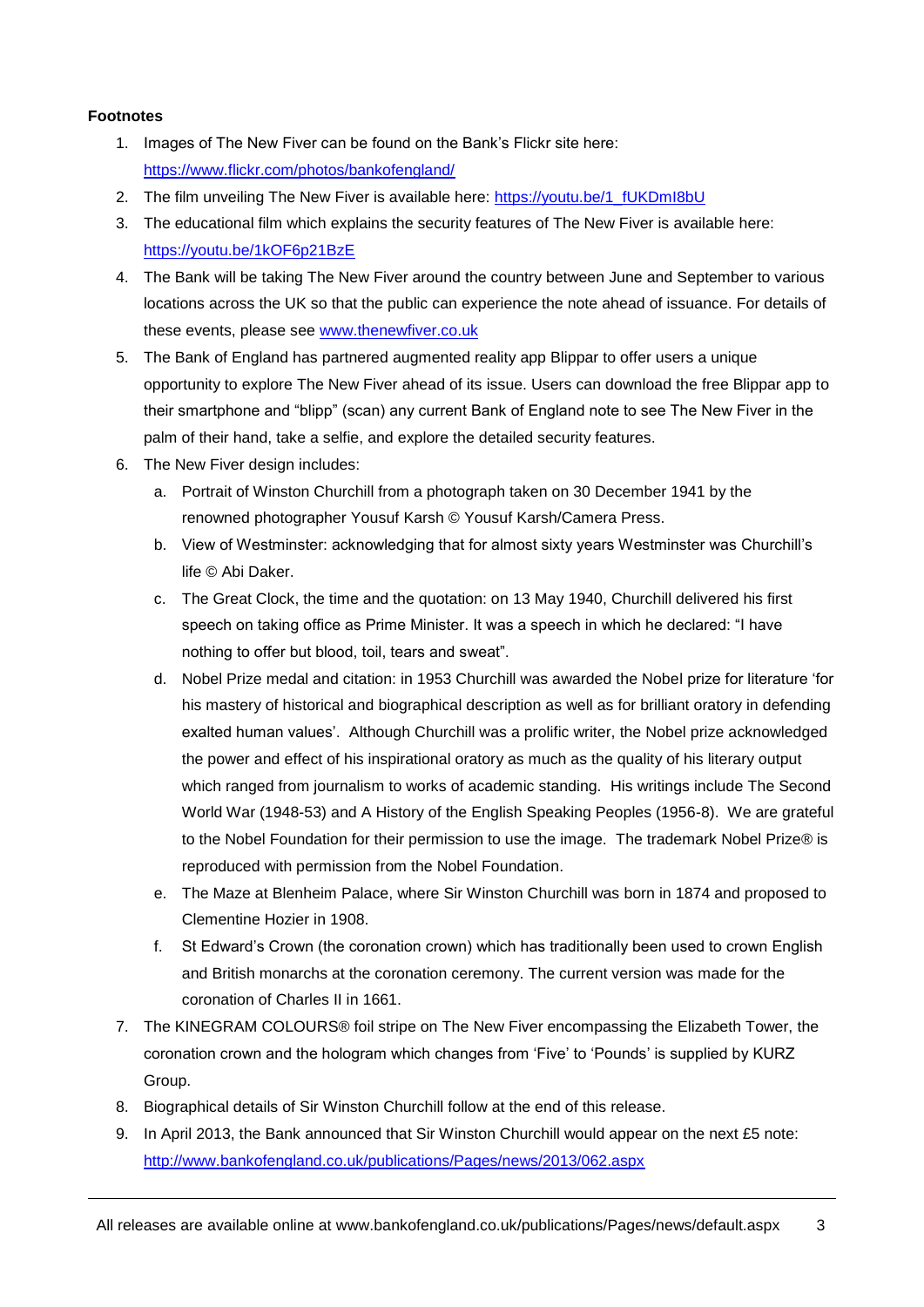- 10. Following a three-year research programme and public consultation, the Bank announced in December 2013 that the next £5 and £10 banknotes would be printed on polymer: <http://www.bankofengland.co.uk/publications/Pages/news/2013/189.aspx>
- 11. The Bank announced in March 2014 that it had entered into a contract with Innovia Security to supply the polymer material for the next £5 and £10 banknotes: <http://www.bankofengland.co.uk/publications/Pages/news/2014/050.aspx>
- 12. The Bank announced in October 2014 that it had entered into a 10 year contract with De La Rue to print its banknotes at the Bank's facility in Debden, Essex: <http://www.bankofengland.co.uk/publications/Pages/news/2014/127.aspx>
- 13. In July 2015, the Bank announced that The New Fiver would be the first Bank of England banknote to include symbols representing all four of the home nations. The imagery is taken from the Royal Coat of Arms and the Royal Badge of Wales. <http://www.bankofengland.co.uk/publications/Pages/news/2015/058.aspx>
- 14. The Bank announced in September 2015 that the next £20 note would be printed on polymer: [http://www.bankofengland.co.uk/publications/Pages/news/2015/068.aspx.](http://www.bankofengland.co.uk/publications/Pages/news/2015/068.aspx) The Bank is currently running a competitive tender for the supply of this polymer.

#### **Sir Winston Leonard Spencer Churchill (1874 – 1965) – a brief background**

Sir Winston Churchill was born at Blenheim Palace on 30 November 1874. After an early career as a soldier and war correspondent, Churchill was elected as a Conservative MP in 1900, but joined the Liberals after the Conservative Party split over free trade. Having served as President of the Board of Trade, Home Secretary, and First Lord of the Admiralty where he helped modernise the navy, he returned to the army, serving on the Western Front, in 1916. Back in Parliament in 1924, he served as Chancellor of the Exchequer in Stanley Baldwin's Conservative government. After the fall of the government in 1929 he did not hold office for a decade, his so-called 'Wilderness Years'. He warned of the threat of German re-armament and returned to public life as First Lord of the Admiralty on the outbreak of the Second World War.

In May 1940 he became Prime Minister, replacing Neville Chamberlain and leading the newly-formed National Government. In his first speech to the new Administration he declared: "I have nothing to offer but blood, toil, tears and sweat." And concluded with: "Come then, let us go forward together with our united strength." A brilliant orator, Winston Churchill became a patriotic icon, exemplar of leadership and a national inspiration during the Second World War. Defeated in the post-victory 1945 general election, he argued strongly for Western unity against the threat of Communism. He was returned to office in 1951 and finally retired in 1955, aged 80.

Churchill's leadership qualities earned him a vast international following, especially in the United States where he was given the singular honour of being granted honorary US citizenship (in 1963) and in 1999 became the first Briton to have a US warship named after him. He has been portrayed on the postage stamps of 150 nations.